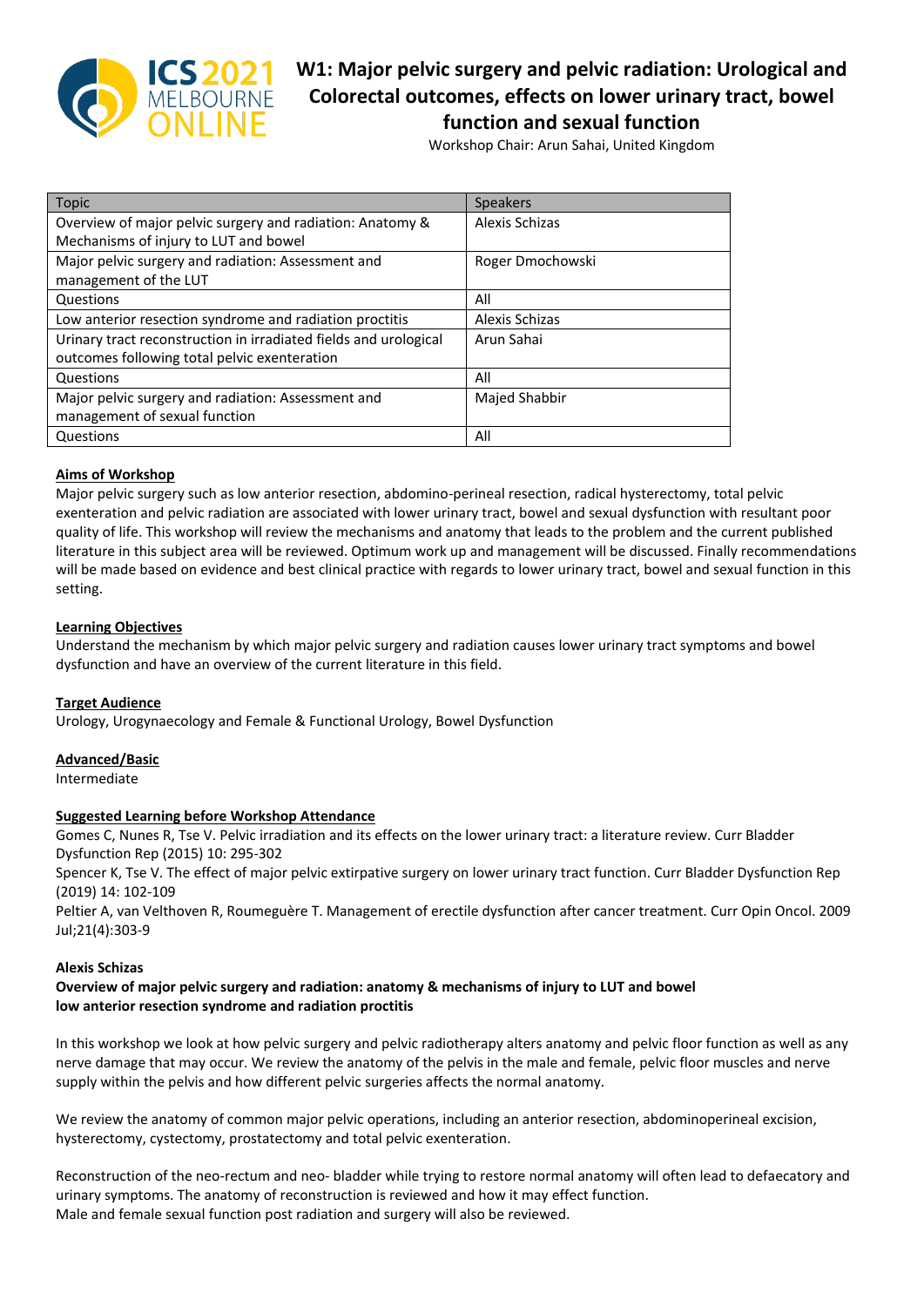Low anterior resection syndrome is a range of symptoms that includes faecal incontinence, clustering of bowel movements, faecal urgency, or feelings of incomplete emptying, alternating bowel habit with constipation and defaecatory difficulties followed by increased frequency, increased flatus. It has a significant impact on quality of life.

Radiation proctitis is inflammation of the rectum as a result of radiation damage to the rectum usually given to treat a cancer. This may be following rectal, anal, prostate or cervical cancer treatment. Radiation proctitis may occur acutely or may be chronic depending on timing of symptoms following treatment.

Treatment or management of symptoms are discussed and include, pelvic floor muscle training, dietary advice, medications, suppositories, endoscopy or even surgery.

#### **Roger Dmochowski Major pelvic surgery and radiation: Assessment and management of the LUT**

The impact of prior pelvic interventions on strategic planning for management and, where feasible, urogenital reconstruction must be considered prior to embarking upon definitive therapy for lower urinary tract dysfunction and symptoms associated there with. The impact of radiation therapy, provided by any modality (interstitial, external, combined, adjunctive, or definitive) has long been recognized as potentially deleterious for some patients receiving this therapy for curative intent of pelvic malignancy. Not only is there acute affect associated with this therapy (such hemorraghic cystitis) but perhaps more perfidious are the chronic changes induced by radiation therapy which affect not only epithelial and smooth muscular structures but also vascular supply. Knowledge of timing and type of radiation is important as interstitial implants provide an additional complication to management of individuals suffering the long- term effects of post radiation injury.

Interestingly, the chronic effects of chemotherapeutic agents have only more recently been appreciated. These affects also include bladder mural fibrosis, poor storage in bladder compliance, and injury to afferent vesical function.

Increasingly, symptomatic patients are presenting who have actually received both chemo and radio therapeutic interventions for pelvic malignancy and now are experiencing functional decline directly resulted from these interventions.

Other therapies, often surgical, provided for curative intent or even for management of chronic disease (such as inflammatory bowel disease) may also uniquely affect lower genitourinary and gastrointestinal function. Data has accrued over several decades as to the effects of abdominal perineal resection, low anterior resection, radical hysterectomy, and other extensive pelvic surgical interventions. Substantial rates of voiding dysfunction, often associated with gastrointestinal dysfunction, have a noted chronically after these operations and are often surreptitious in presentation.

Evaluation of patients with functional, infectious, and other disorders directly resulting from the above enumerated interventions must take into account not only the pelvis but also a tendon functions including the real risk of renal functional deterioration and chronic bowel motility.

A critical aspect of the pre-therapeutic evaluation for individuals presenting with these disorders is a thorough understanding also of presenting comorbidities which may further add to considerations related to poor wound healing, chronic pain, and exacerbation of current symptomatology. Perhaps the most important aspect of evaluation is the patient voice in expectation of therapy. The reality of many non-surgical and surgical interventions in these individuals is a less than perfect result, often simply symptomatic amelioration.

The prism of each patient's unique condition frames not only the evaluation but also proposed interventions which should always include a stepwise algorithm prior to major surgical intervention with attendant independent risk factors.

# **Arun Sahai**

#### **Urinary tract reconstruction in irradiated fields and urological outcomes following total pelvic exenteration**

Total pelvic exenteration is a radical procedure requiring the en bloc resection of the rectum and surrounding organs in the pelvic region. First described by Brunschwigg in 1948, this operation was initially used for palliative treatment of gynaecological malignancies. Today this has expanded to the treatment of locally advanced and recurrent pelvic malignancies with both curative and palliative indication, and in many cases, it is the only curative option for a patient.

Urological reconstruction is a vital part of TPE and can be approached in a multitude of ways. This generally is split into two categories, continent and incontinent urinary diversions. Choice of urinary diversion depends on a variety of factors including age, tumour biology, co-morbidities, surgical expertise / experience, radiation and whether concomitant procedures are required eg plastic surgery reconstruction.

TPE is an extensive procedure, can require multiple specialties, can be a lengthy procedure and carries a high complication rate. Mortality rate has improved over the years but is still high by modern surgical standards. Studies have suggested that GI and urological complications make up for around half of all surgical complications following TPE.